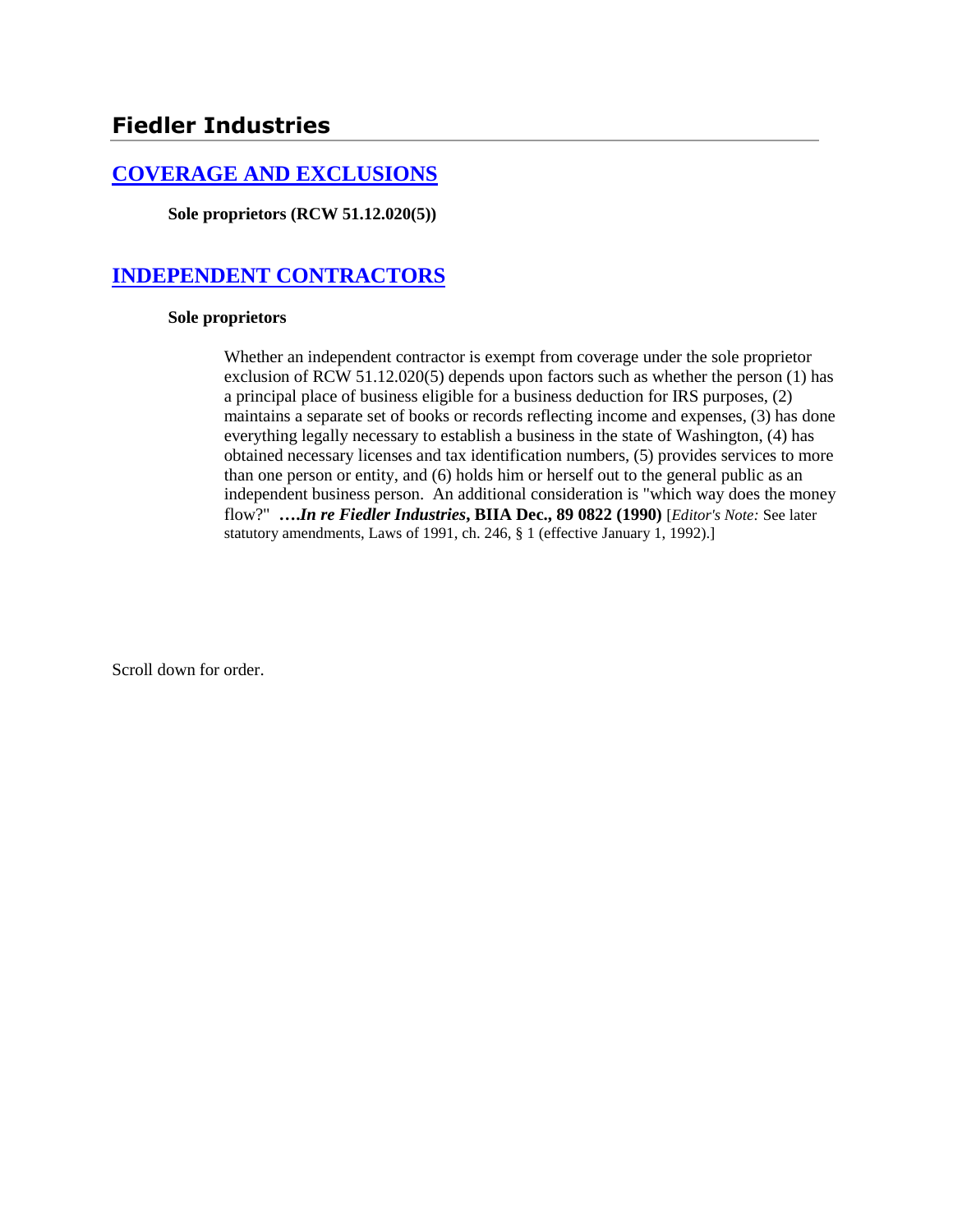## **BEFORE THE BOARD OF INDUSTRIAL INSURANCE APPEALS STATE OF WASHINGTON**

**)**

## **IN RE: FIEDLER INDUSTRIES ) DOCKET NO. 89 0822**

**FIRM NO. 487,171-00 ) DECISION AND ORDER**

APPEARANCES:

Employer, Fiedler Industries, by O'Coyne & Phillips, P.S., per Douglas M. O'Coyne

Department of Labor and Industries, by Office of the Attorney General, per Donald J. Verfurth, Stephanie M. Farrell, and Jacquelyn R. Findley, Assistants, and William R. Bayness, Legal Examiner

This is an appeal filed by the employer, Fiedler Industries, on July 17, 1987 with the Department of Labor and Industries, and forwarded to this Board on March 16, 1989, from an order of the Department of Labor and Industries dated June 17, 1987 which affirmed a Notice and Order of Assessment (No. 49974) dated October 24, 1986 which assessed industrial insurance taxes pursuant to RCW 51.48.120 in the amount of \$15,814.18 for the period April 1, 1984 through March 31, 1986. **REVERSED AND REMANDED**.

# **DECISION**

Pursuant to RCW 51.52.104 and RCW 51.52.106, this matter is before the Board for review and decision on a timely Petition for Review filed by the employer in response to a Proposed Decision and Order issued on May 3, 1990 in which the order Reconsidering Notice and Order of Assessment dated June 17, 1987 was affirmed.

The Board has reviewed the evidentiary rulings in the record of proceedings and finds that no prejudicial error was committed and said rulings are hereby affirmed.

The issue raised by this appeal is whether 12 dealer/wholesalers who sold Rainbow Systems Products under contracts with Fiedler Industries are excluded from mandatory workers' compensation coverage. The Proposed Decision and Order contains an excellent discussion of the relevant evidence. As our industrial appeals judge concluded, personal labor was the very essence of the contract between Fiedler Industries and the wholesaler/dealers. The Proposed Decision and Order's analysis set forth at p. 11 l. 2 through p. 13 l. 23 is essentially correct. See White v. Dep't of Labor & Indus., 48 Wn.2d 470 (1956); Mass. Mut. Life Ins. Co. v. Dep't of Labor & Indus., 51 Wn.App. 159 (1988); and In re Traditions Unlimited, BIIA Dec., 87 0600 (1989).

47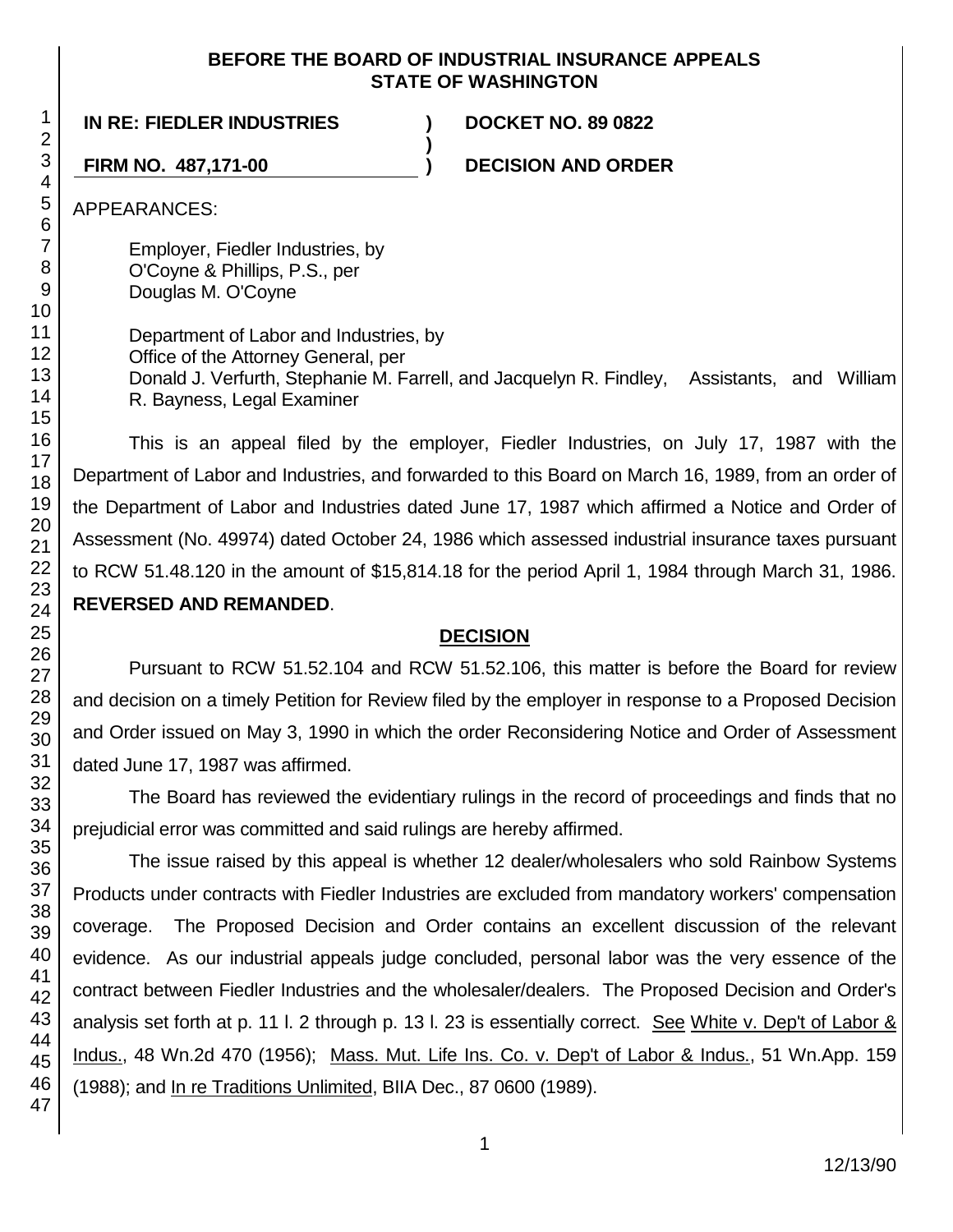That does not necessarily mean, however, that the dealers are subject to mandatory coverage under the Act. Even though they meet the statutory definition of "worker" contained in RCW 51.08.180, they may still be excluded from mandatory coverage as sole proprietors under RCW 51.12.020(5). There are any number of independent businesses owned and operated by a single individual, which do no more than provide personal labor. The difficulty, of course, lies in distinguishing "sole proprietors" under RCW 51.12.020(5) from "workers" under RCW 51.08.180.

Unfortunately, there is little guidance either from the Legislature or from the courts on how a person qualifies for the sole proprietor exclusion under RCW 51.12.020(5). However, RCW 51.08.180(2), while not specifically applicable here, suggests some factors which, by analogy, might be considered. That section defines those building and electrical contractors who are excluded from the general definition of "worker" under RCW 51.08.180. For our purposes, the following factors which distinguish building and electrical contractors from covered workers are significant:

> (b) The person, firm, or corporation has a principal place of business which would be eligible for a business deduction for internal revenue service tax purposes other than that furnished by the contractor for which the business has contracted to furnish services;

> (c) The person, firm, or corporation maintains a separate set of books or records that reflect all items of income and expenses of the business;

In addition to those two factors, it makes sense to ask questions like:

- 1. Has the person done everything legally necessary to establish a business in the state of Washington?
- 2. Has the person obtained the necessary licenses and tax identification numbers?
- 3. Does the person provide services to more than one person or entity?
- 4. Does the person hold him or herself out to the general public as an independent business person?
- 5. Which way does the money flow?

The last question - Which way does the money flow? - is not very easy to answer in this case. In Traditions Unlimited, cited in the Proposed Decision and Order, either the manufacturer or the manufacturer's representative paid the outside salespeople commissions. Here, the situation was not so clear-cut.

Sometimes, the wholesaler/dealers purchased the Rainbow System from Fiedler and then sold it to a customer, retaining the profit. Sometimes, they received the product on consignment, sold it to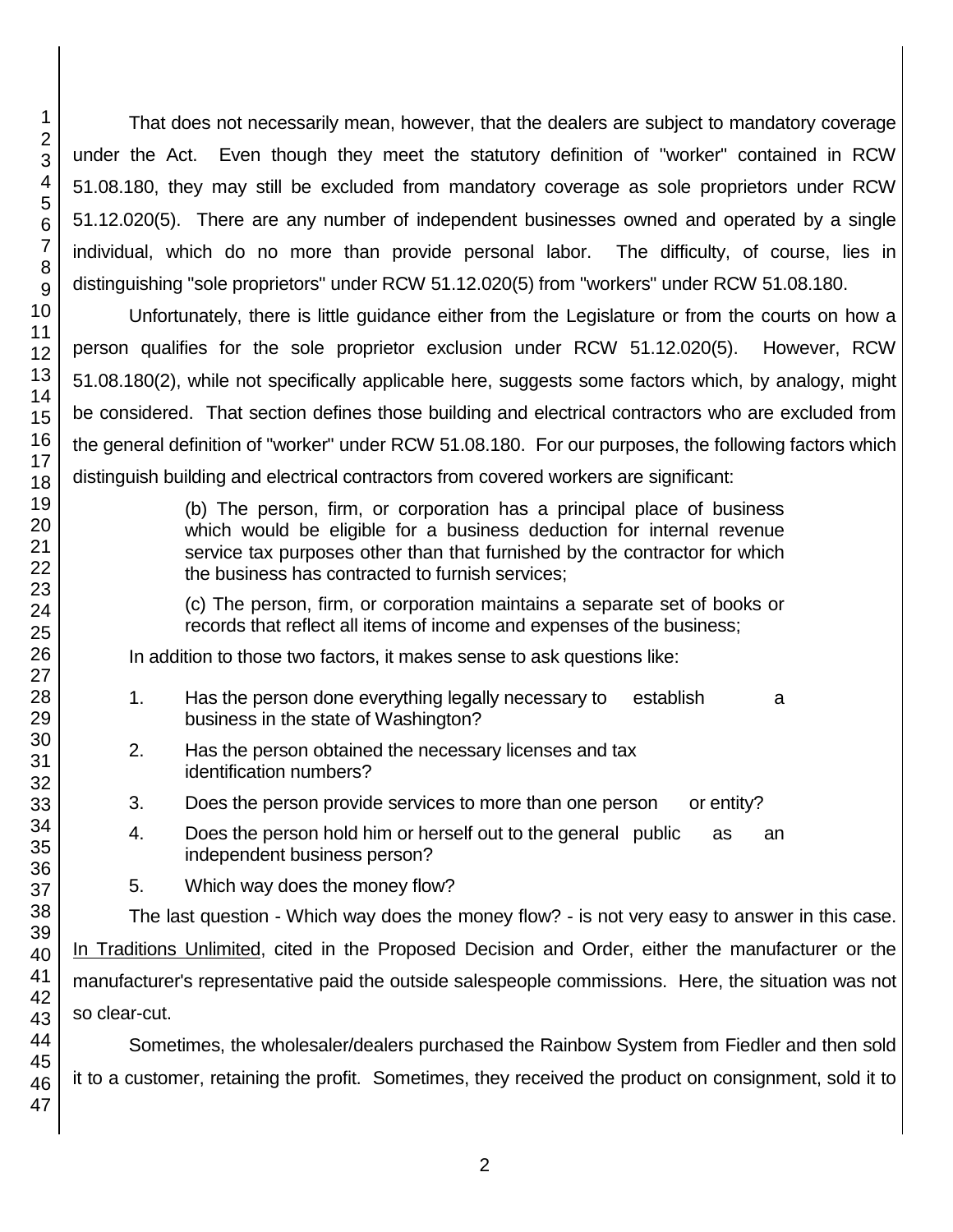the customer, and then reimbursed Fiedler, retaining any profit. Many times, a credit transaction was involved. Then financing would be provided by Beneficial Finance, which was set up through Fiedler Industries.

Only two of the wholesaler/dealers testified in this appeal. Ann Butler started working for Fiedler Industries as a wholesaler/dealer in about August 1985. Initially she worked under the guarantee agreement (Exhibit No. 6) and was guaranteed \$1,000.00 per month if she demonstrated the Rainbow System 60 times in that month. She opted out of the guarantee agreement after about a month because she could make more money on her own.

As noted in the Proposed Decision and Order, Ann Butler testified that:

she (1) obtained a Rainbow System on consignment, and sold a machine on her own time at a price she set; (2) supplied her own automobile, insurance, clothes, and telephone; (3) was never reimbursed for travel, mileage, automobile insurance, or other business expenses; (4) was free to sell competing products; (5) was not required to attend seminars/clinics; (6) was not required to go on appointments; (7) was not required to use the telephone bank for referrals (although she did on occasion); (8) was not required to Call to Start/Call to Finish; (9) never received an override; (10) accomplished repairs of the Rainbow System by herself or by returning them to Rexair, the manufacturer; (11) was free to hire employees and delegate responsibility; (12) never sold a Rainbow System at Fiedler Industries; (13) had a tax identification number with the Department of Revenue, and paid quarterly business and occupation tax; (14) conducted cash sales transactions on her own printed forms and then paid Fiedler the machine's wholesale cost; (15) on credit transactions used Beneficial Finance, which was set up through Mr. Fiedler; (16) was not subject to control by Mr. Fiedler of the manner, method or means of the performance of her contract with Fiedler Industries; and (17) the agreement was terminable upon five days notice by either party.

PDO at 8-9.

Ms. Butler described the flow of money in a cash transaction as follows:

Basically the customer would write out a check to Ann Butler, or A.B. Industries, I had my office opened at that time, and I'd deposit the check and write Jack a personal check.

2/20/90 Tr. at 78. She paid the required sales tax herself.

The other wholesaler to testify, William Kromer, described his relationship with Fiedler in somewhat different terms. Like Ms. Butler, he worked under the guarantee agreement for a short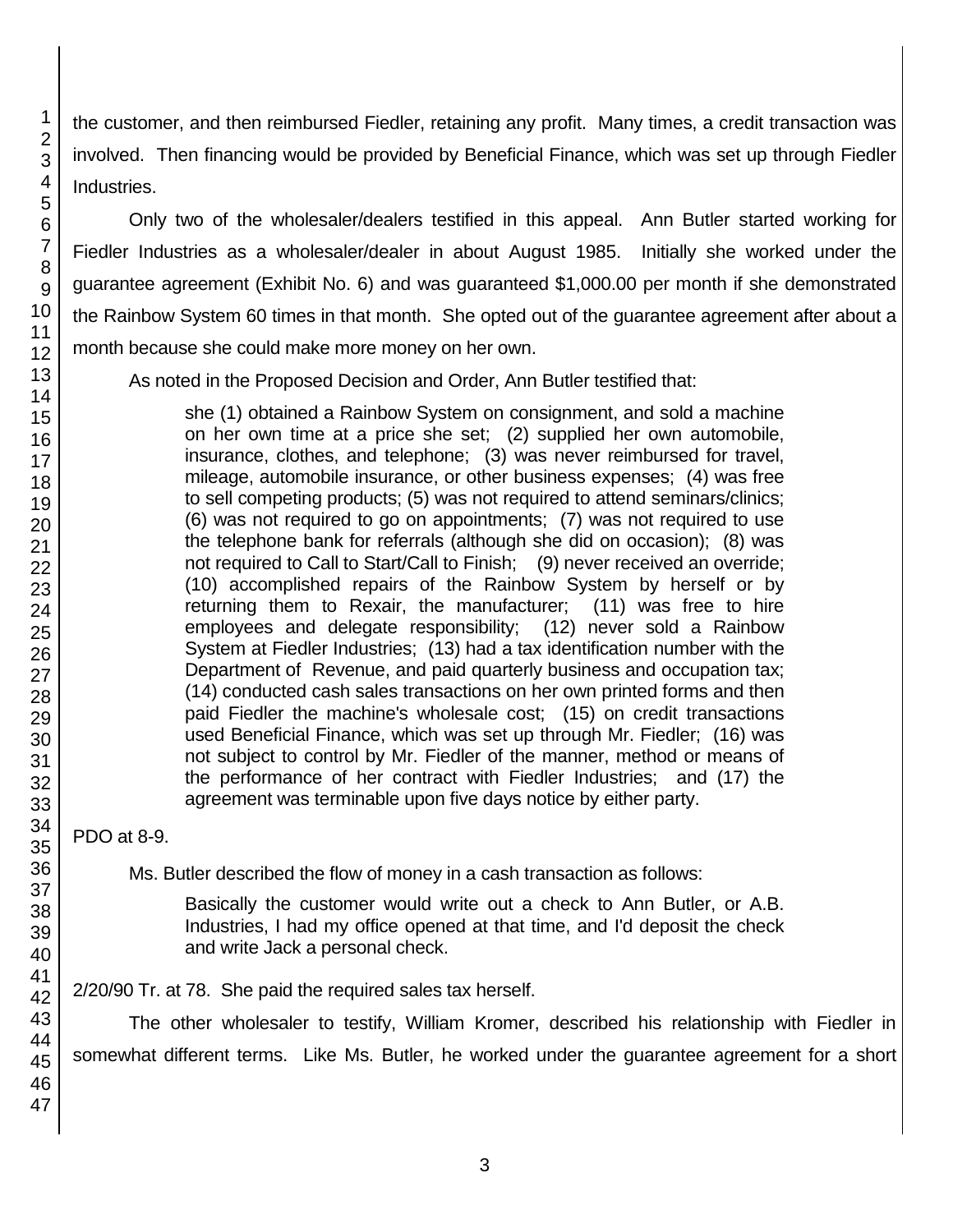time--about two weeks, beginning on August 19, 1985. He also opted out of that agreement because he could make more money on his own.

He testified several times that he, not Fiedler Industries, was responsible for applicable taxes. However, when he actually described the cash sales transactions he testified as follows:

> There was a cash sales ticket that we still have, it states the prices of each individual piece and you fill the sales ticket out and mark down how much it is, what the tax is and all this. You collect the money and then what I did was I just turned all the money in to Fiedler Industries because they had all of the paper for me and then they gave me back my share, and they paid the taxes and kept the rest.

# 2/20/90 Tr. at 114.

When asked, "In your case, did Fiedler Industries pay the sales taxes?" 2/20/90 Tr. at 119. He responded, "They handled that for me, because I didn't apply for a sales tax card or number or anything, because since I was allowing Fiedler's to handle all the paperwork, I didn't have any need for it, so I didn't have to worry about paying sales tax, I let Fiedler Industries do that." 2/20/90 Tr. at 119.

Unlike Ms. Butler, Mr. Kromer did not put the money he received from a customer in his bank account and then write a check to Fiedler Industries. Instead, he handed all receipts over to Fiedler and let them give him back his share. Fiedler also kept his books for him.

In addition, a Fiedler employee assisted him in setting up appointments with customers. In 1985 and 1986 he received a 1099 miscellaneous form from Fiedler for IRS purposes. Unlike Ms. Butler, he received commissions or overrides from Fiedler Industries on sales made by salespeople he was training. He never hired anyone to work for him.

There was general testimony from Ms. Butler, Mr. Kromer, and Mr. Fiedler that the other ten wholesaler/dealers had substantially similar working relationships with Fiedler Industries. The difficulty with those general statements is that they are not in fact borne out by the specific testimony of Ms. Butler and Mr. Kromer. Comparing Ms. Butler's testimony with Mr. Kromer's testimony, it is immediatelyapparent that they did not have the same type of working relationship with Fiedler Industries. We therefore have no way of knowing whether the other ten wholesaler/dealers operated like Ann Butler or like William Kromer. This is critical since Ann Butler appears to have been an independent business person--a true sole proprietor within the meaning of RCW 51.12.020(5). On the other hand, Mr. Kromer does not appear to have satisfied the requisite criteria.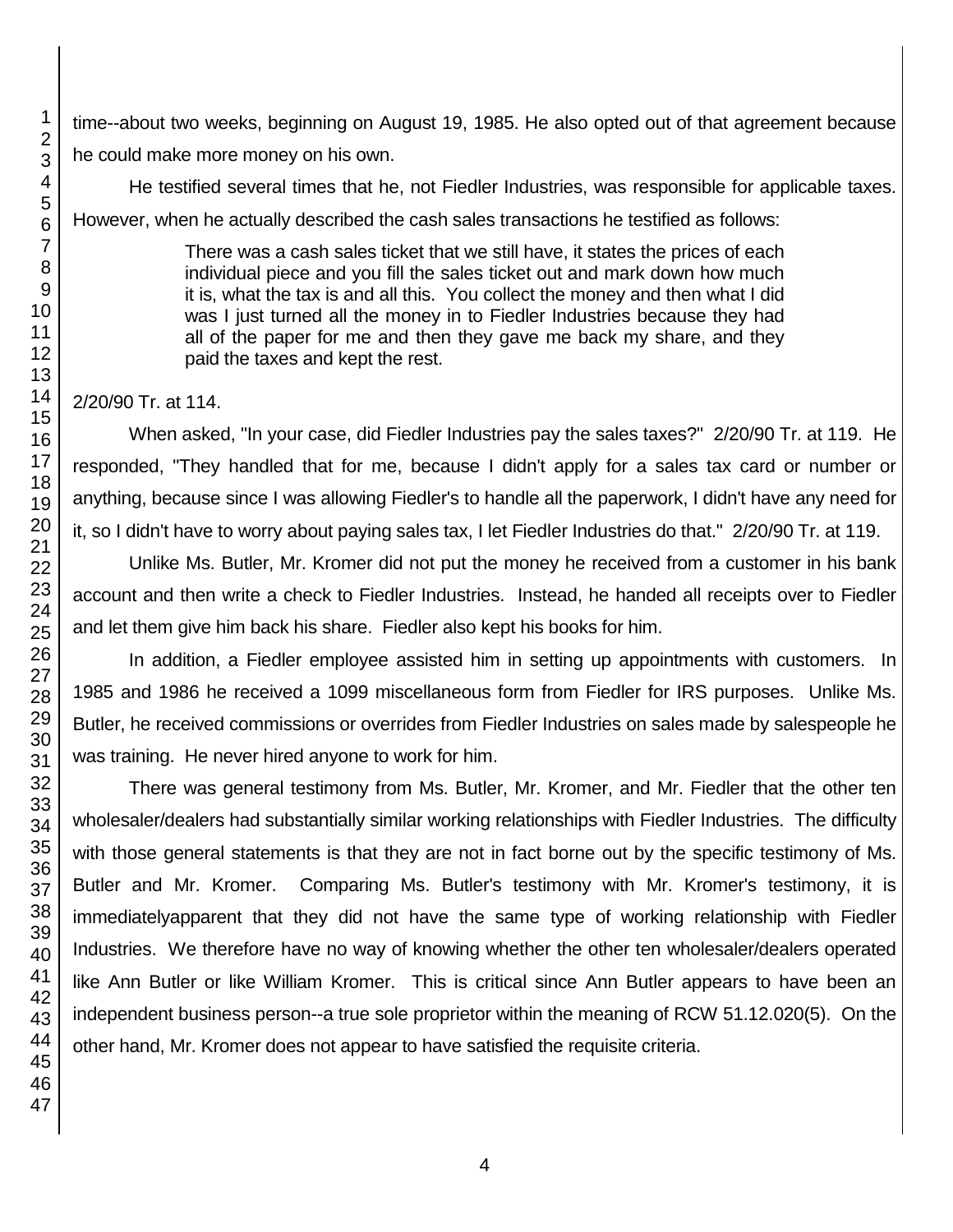As we have said on numerous occasions, there is a presumption in favor of mandatory coverage under our Act. If an individual wishes to take advantage of the sole proprietor exemption from mandatory coverage, there must be evidence establishing that that person truly is a sole proprietor. RCW 82.04, governing business and occupation taxes, sets forth a number of legal requirements for dealers such as Ms. Butler and Mr. Kromer. Ms. Butler testified that she fulfilled those requirements. Mr. Kromer never quite said that he did and, from his description of how sales were actually handled, it seems likely that he did not. As to the other ten dealers who did not testify, it is not clear from this record how they operated vis-a-vis Fiedler Industries. In the absence of either documentary evidence (such as signed contracts, tax identification numbers, etc.) or clear testimony, we cannot tell whether these other ten dealers were covered or not. Fiedler Industries has therefore failed to meet its burden of proof.

Finally, even as to Ann Butler, during the one month period she worked under the guarantee agreement (Exhibit No. 6) in 1985, she met the definition of a "worker" under RCW 51.08.180 and was not a sole proprietor under RCW 51.12.020(5). Therefore, premiums can properly be assessed for her work during that period.

The Order and Notice Reconsidering Notice and Order of Assessment issued on June 17, 1987 is incorrect only insofar as it assesses premiums based on the work performed by Ann Butler after she stopped working under the guarantee agreement (Exhibit No. 6). In all other respects, the assessment is correct.

## **FINDINGS OF FACT**

1. On October 24, 1986 the Department of Labor and Industries issued to John William Fiedler and his wife, d.b.a. Fiedler Industries, a Notice and Order of Assessment of Industrial Insurance Taxes, No. 49974 signed by Ray A. Brown, Collection Auditor, which ordered that taxes were due and owing to the state fund which had accrued between April 1, 1984 through March 31, 1986 in the sum of \$15,814.18, and made demand for payment. On October 30, 1986 the Notice and Order of Assessment was communicated to Mr. Fiedler.

On November 24, 1986 Mr. Fiedler mailed a properly stamped and addressed letter of protest and request for reconsideration of the Department's Notice and Order of Assessment dated October 24, 1986. On December 1, 1986 the Department received from Mr. Fiedler the letter of protest and request for reconsideration of its Notice and Order of Assessment dated October 24, 1986. On December 8, 1986 the Department issued an order holding in abeyance the order dated October 24, 1986. On June 17, 1987 the Department issued an Order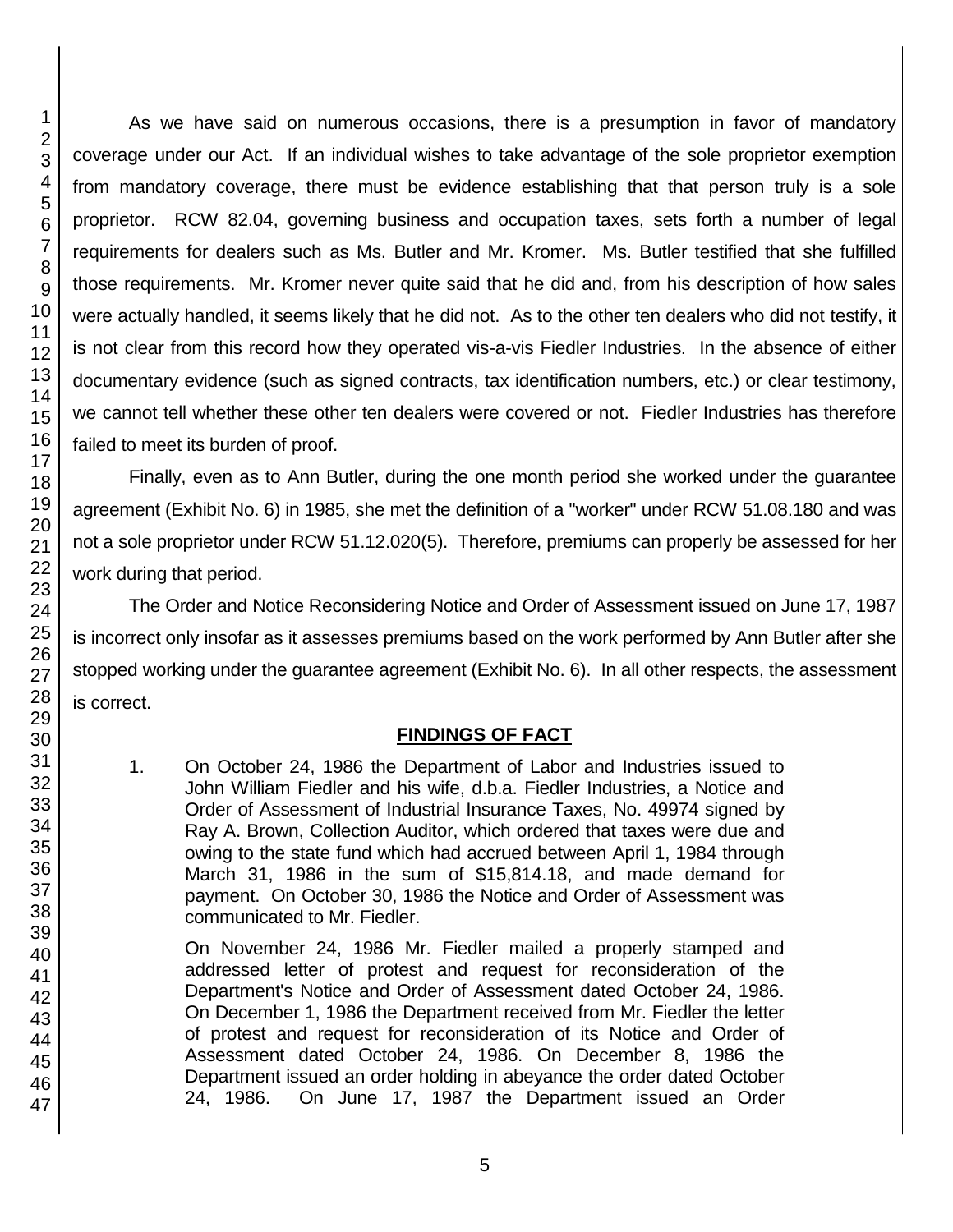Reconsidering Notice and Order of Assessment dated October 24, 1986, affirming the assessment made thereby.

On June 19, 1987 the Notice and Order of Assessment dated June 17, 1987 which affirmed the Notice and Order of Assessment dated October 24, 1986 was communicated to Mr. Fiedler.

On July 14, 1987 Mr. Fiedler, on behalf of Fiedler Industries, sent, by Federal Express (Airbill No. 3794779461), a notice of appeal of the Department's Notice and Order of Assessment dated June 17, 1987 to Mr. Lan Nguyen, State of Washington, 410 W. 5th, Olympia, Washington, 98504. On July 17, 1987 the Department of Labor and Industries stamped "received" Mr. Fiedler's federally expressed notice of appeal.

On March 16, 1989 an employee of the Department of Labor and Industries named "Trudy" forwarded through campus mail Fiedler Industries' notice of appeal from the Notice and Order of Assessment dated June 17, 1987 with a memo to the effect that "this one fell through the cracks." The Board received the employer's notice of appeal, as forwarded through campus mail, on March 16, 1989, and assigned the appeal Docket No. 89 0822. On March 29, 1989 the Board issued an order granting the appeal subject to proof of timeliness.

- 2. During the period of April 1, 1984 through March 31, 1986 John Fiedler and wife, d.b.a., Fiedler Industries, contracted with 12 dealer/wholesalers (salespersons) to demonstrate and sell the Rainbow System (vacuum cleaning system). The dealers who contracted with Fiedler Industries at various times between April 1, 1984 through March 31, 1986 included Ann Butler, William Kromer, Richard Losh, Chuck Bykard, Kevin Manning, Karl Reese, Randy Kenworthy, Roben Rohr, Scott Cann, Kathy Cook, Cindy Schwab, and Tony Beck.
- 3. During the period of April 1, 1984 through March 31, 1986, each of the 12 dealer/wholesalers was required to provide his or her own automobile, gas, insurance, telephone, and clothes. Each dealer was allowed to sell competing products, to set their own sales price for the Rainbow System, and to hire their own sales force. The dealers were not required to keep time cards, appear at mandatory appointments, or attend seminars. The dealers were allowed to use support services provided by Fiedler Industries in the form of a telephone bank, credit card transaction forms, financing through Beneficial Finance, cash transaction forms, and the payment of taxes. Between April 1, 1984 and March 31, 1986 none of the dealers signed Exhibit No. 7, the "Rainbow Terms of Agreement, Distributor and Sub-Distributor" contract.
- 4. For the period of April 1, 1984 through March 31, 1986, the dealers did not in fact hire employees or delegate any of their duties. Few, if any, of the dealers sold competing products, had tax resale numbers, paid industrial insurance premiums on themselves, had office locations, or business licenses.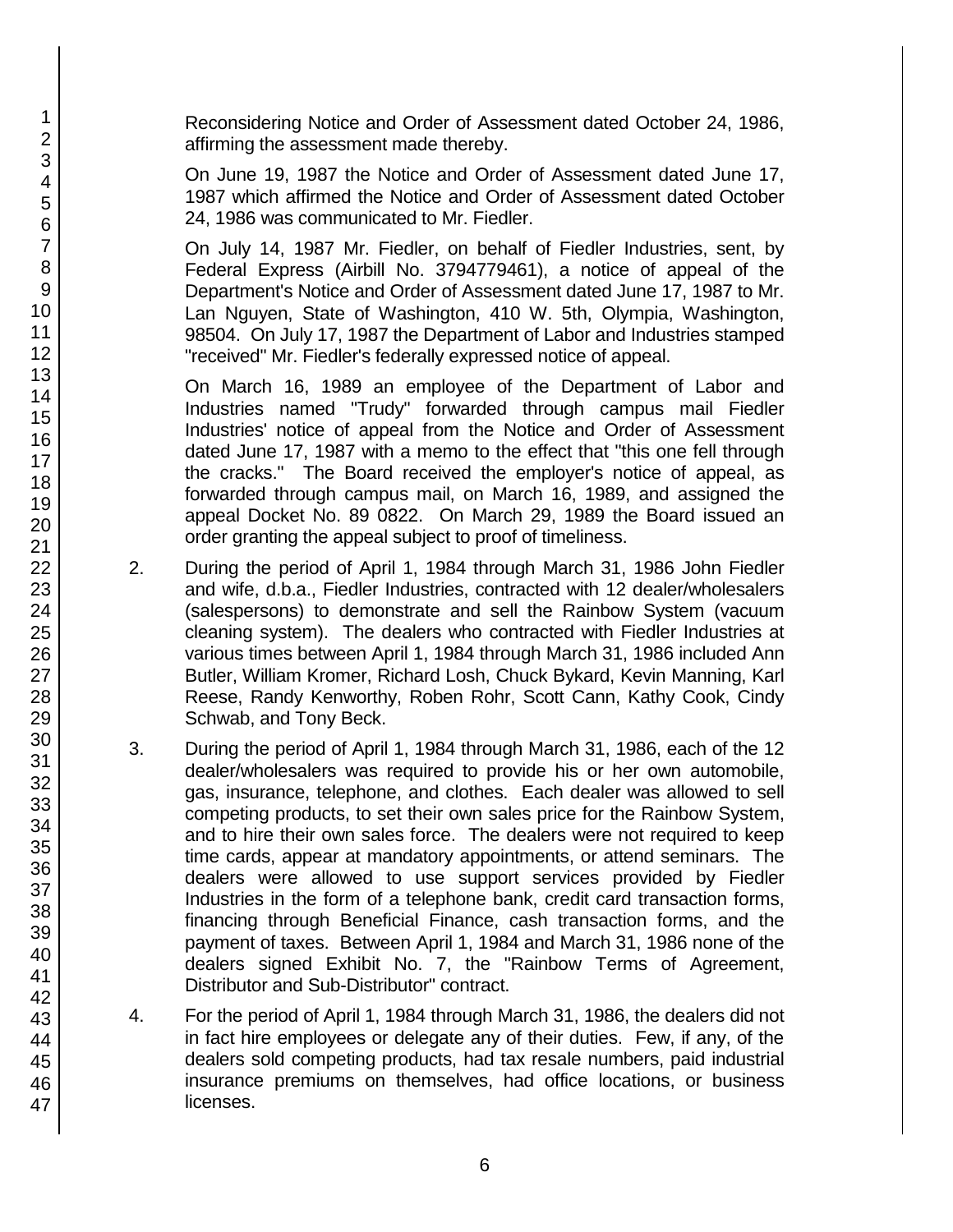- 5. For the period of April 1, 1984 through March 31, 1986 the dealers provided their personal labor in the form of promoting, demonstrating, and selling the Rainbow System.
- 6. Dealer Ann Butler conducted business in the following manner: (1) she obtained a Rainbow System on consignment, and sold a machine on her own time at a price she set; (2) she supplied her own automobile, insurance, clothes, and telephone; (3) she was never reimbursed for travel, mileage, automobile insurance, or other business expenses; (4) she was free to sell competing products; (5) she was not required to attend seminars/clinics; (6) she was not required to go on appointments; (7) she was not required to use the telephone bank for referrals (although she did on occasion); (8) she was not required to Call to Start/Call to Finish; (9) she never received an override; (10) she accomplished repairs of the Rainbow System by herself or by returning them to Rexair, the manufacturer; (11) she was free to hire employees and delegate responsibility; (12) she never sold a Rainbow System at Fiedler Industries; (13) she had a tax identification number with the Department of Revenue, and paid quarterly business and occupation tax; (14) she conducted cash sales transactions on her own printed forms and then paid Fiedler the machine's wholesale cost; (15) on credit transactions she used Beneficial Finance, which was set up through Mr. Fiedler; (16) she was not subject to control by Mr. Fiedler of the manner, method or means of the performance of her contract with Fiedler Industries; (17) she paid her own sales tax; and (18) her relationship with Fiedler Industries was terminable upon five days notice by either party. For about one month in 1985 she worked under the guarantee agreement (Exhibit 6).
- 7. For the period of April 1, 1984 through March 31, 1986, except for one month in 1985 when she worked under the guarantee agreement, Ann Butler was an independent business person or sole proprietor. During that same period, the other 11 wholesaler/dealers were not independent business people or sole proprietors.

# **CONCLUSIONS OF LAW**

- 1. This appeal was timely filed pursuant to RCW 51.48.131, and the Board of Industrial Insurance Appeals has jurisdiction over the parties and the subject matter to this appeal.
- 2. Ann Butler, Bill Kromer, Richard Losh, Chuck Bykard, Kevin Manning, Karl Reese, Randy Kenworthy, Roben Rohr, Scott Cann, Kathy Cook, Cindy Schwab, and Tony Beck were independent contractors with Fiedler Industries from April 1, 1984 through March 31, 1986. Personal labor was the essence of their contract within the meaning of RCW 51.08.180.
- 3. Except for one month in 1985, Ann Butler was a sole proprietor within the meaning of RCW 51.12.020(5) and exempt from mandatory coverage under the Industrial Insurance Act. The other 11 wholesaler/dealers were
- 1 2 3 4 5 6 7 8 9 10 11 12 13 14 15 16 17 18 19 20 21 22 23 24 25 26 27 28 29 30 31 32 33 34 35 36 37 38 39 40 41 42 43 44 45 46 47